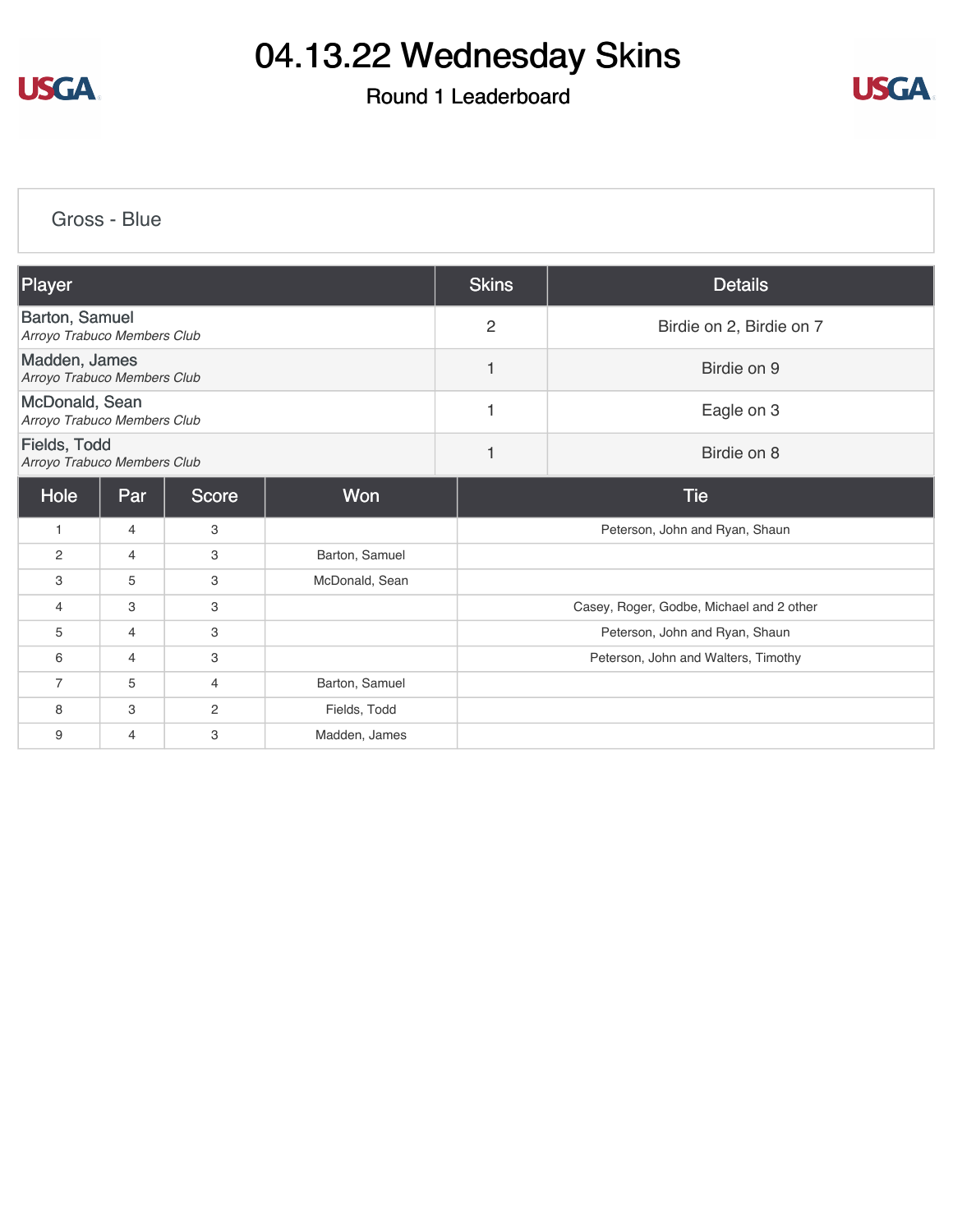

### Round 1 Leaderboard



[Net - Blue](https://cdn2.golfgenius.com/v2tournaments/8384709750109004223?called_from=&round_index=1)

| Player                                        |     |              |                | <b>Skins</b>   | <b>Details</b>                              |  |  |
|-----------------------------------------------|-----|--------------|----------------|----------------|---------------------------------------------|--|--|
| Barton, Samuel<br>Arroyo Trabuco Members Club |     |              |                | $\overline{2}$ | Eagle on 2, Birdie on 7                     |  |  |
| McDonald, Sean<br>Arroyo Trabuco Members Club |     |              |                | $\mathbf{1}$   | Eagle on 3                                  |  |  |
| Fields, Todd<br>Arroyo Trabuco Members Club   |     |              |                | 1              | Eagle on 8                                  |  |  |
| Hole                                          | Par | <b>Score</b> | Won            |                | <b>Tie</b>                                  |  |  |
| $\overline{1}$                                | 4   | 3            |                |                | Fields, Todd, Godbe, Michael and 3 other    |  |  |
| $\overline{2}$                                | 4   | 2            | Barton, Samuel |                |                                             |  |  |
| 3                                             | 5   | 3            | McDonald, Sean |                |                                             |  |  |
| $\overline{4}$                                | 3   | 2            |                |                | Casey, Roger, Godbe, Michael and 1 other    |  |  |
| 5                                             | 4   | 2            |                |                | Peterson, John and Ryan, Shaun              |  |  |
| 6                                             | 4   | 3            |                |                | Peterson, John and Walters, Timothy         |  |  |
| $\overline{7}$                                | 5   | 4            | Barton, Samuel |                |                                             |  |  |
| 8                                             | 3   | 1            | Fields, Todd   |                |                                             |  |  |
| 9                                             | 4   | 3            |                |                | Fields, Todd, Fitzgerald, Duane and 8 other |  |  |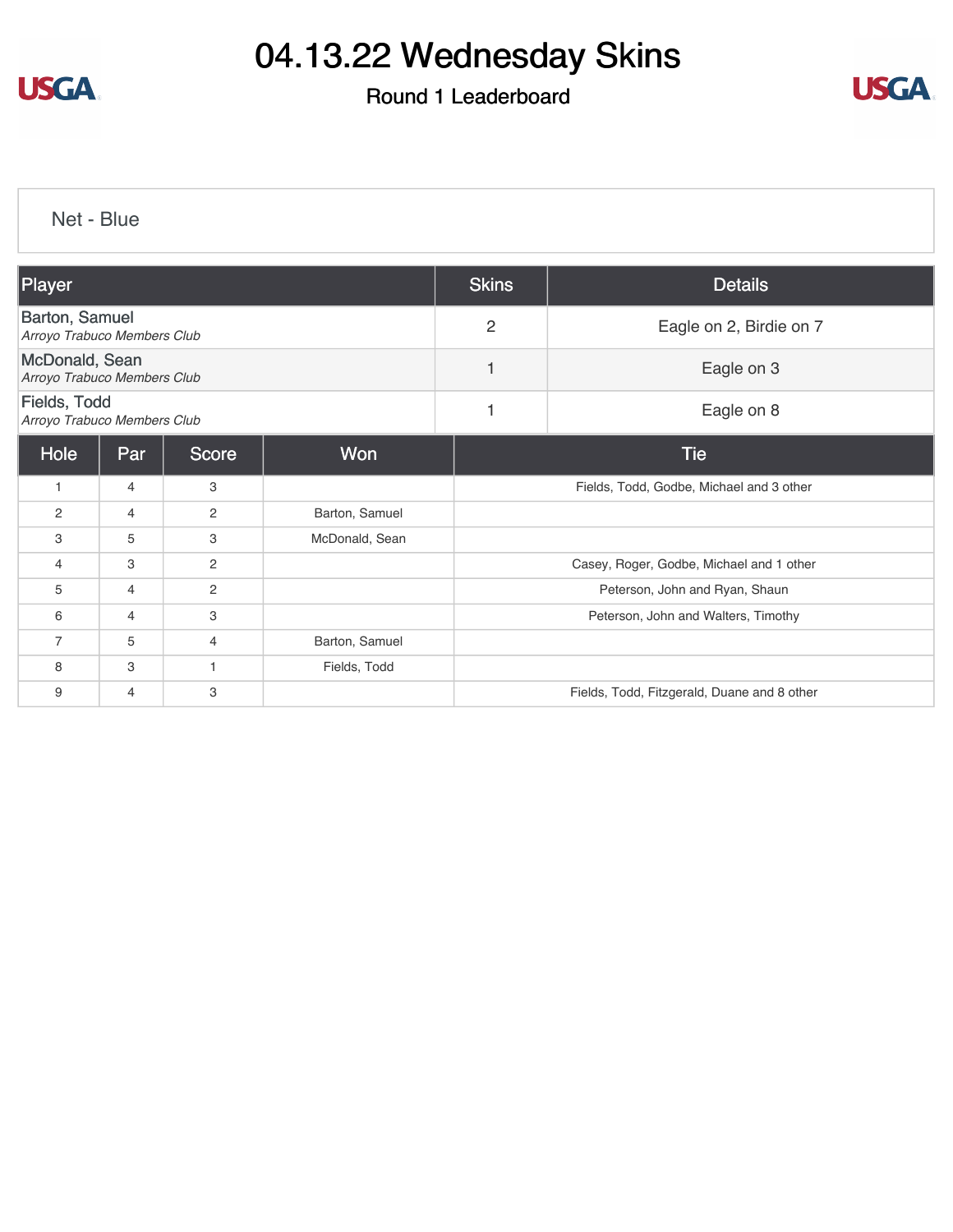

### Round 1 Leaderboard



[Gross - White](https://cdn2.golfgenius.com/v2tournaments/8384711058228535744?called_from=&round_index=1)

| Player                                              |                |                |                | <b>Skins</b>   | <b>Details</b>                           |  |  |
|-----------------------------------------------------|----------------|----------------|----------------|----------------|------------------------------------------|--|--|
| <b>McLane, Larry</b><br>Arroyo Trabuco Members Club |                |                |                | $\overline{c}$ | Birdie on 1, Birdie on 3                 |  |  |
| Corbin, Ron<br>Arroyo Trabuco Members Club          |                |                |                | 1              | Birdie on 8                              |  |  |
| Marycz, Robert<br>San Juan Hills Mens Golf Club     |                |                |                | $\mathbf{1}$   | Birdie on 5                              |  |  |
| Hood, Ken<br>Arroyo Trabuco Members Club            |                |                |                | $\mathbf{1}$   | Birdie on 4                              |  |  |
| Hole                                                | Par            | <b>Score</b>   | <b>Won</b>     |                | <b>Tie</b>                               |  |  |
| $\mathbf{1}$                                        | $\overline{4}$ | 3              | McLane, Larry  |                |                                          |  |  |
| 2                                                   | $\overline{4}$ | $\overline{4}$ |                |                | Hurst, Robert, McLane, Larry and 1 other |  |  |
| 3                                                   | 5              | 4              | McLane, Larry  |                |                                          |  |  |
| $\overline{4}$                                      | 3              | $\overline{2}$ | Hood, Ken      |                |                                          |  |  |
| 5                                                   | 4              | 3              | Marycz, Robert |                |                                          |  |  |
| 6                                                   | 4              | 4              |                |                | Hood, Ken, Hurst, James and 3 other      |  |  |
| $\overline{7}$                                      | 5              | 5              |                |                | Hood, Ken, Hurst, Robert and 3 other     |  |  |
| 8                                                   | 3              | $\overline{2}$ | Corbin, Ron    |                |                                          |  |  |
| 9                                                   | 4              | 4              |                |                | Hood, Ken, McLane, Larry and 1 other     |  |  |